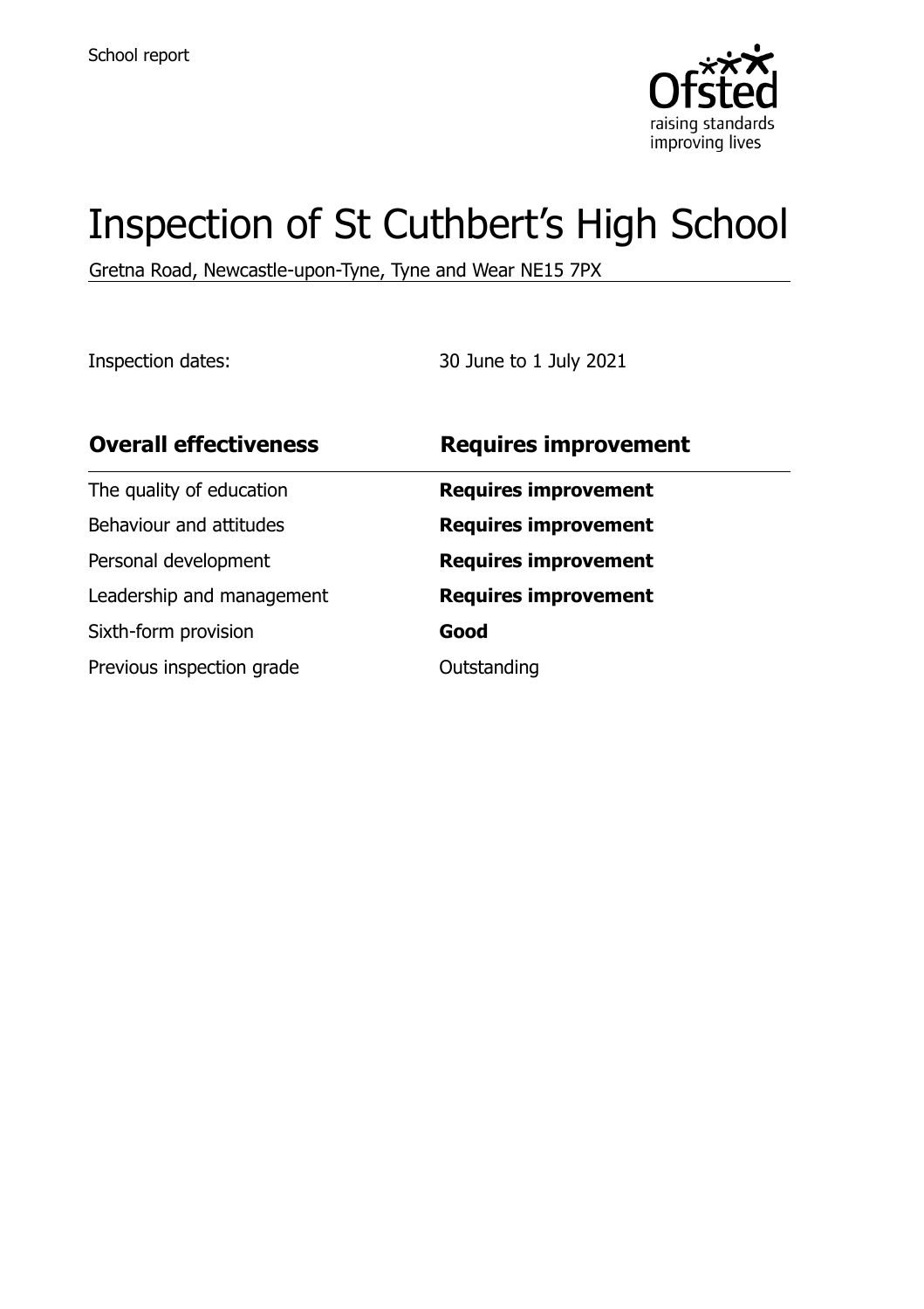

## **What is it like to attend this school?**

Pupils do not behave as well as they should, including during social times. Pupils say that some do not show the respect they should to other pupils. For example, some pupils make inappropriate comments to others. They do not show respect for those people who are different from them.

Most pupils have high expectations of what they can achieve and want to do well. Staff and leaders share this ambition. Many pupils achieve highly. There is a range of clubs they can attend to explore their interests. However, subject leaders have not ensured that plans for pupils' learning fully consider the needs of all pupils who have special educational needs and/or disabilities (SEND).

Some pupils do not feel that bullying is dealt with well. Some pupils told inspectors that they do not feel safe, including during social time. Pupils know that there are staff with whom they can speak if they have a concern. Pastoral leaders are vigilant of pupils' welfare.

The recent introduction of house points, house colours and VIPAs (very impressive pupil awards) is helping to encourage pupils to improve their behaviour and engage with their learning and the wider life of the school.

#### **What does the school do well and what does it need to do better?**

Senior leaders and governors have not maintained a culture of high expectations. Over time, the school has declined, particularly in pupils' behaviour and personal development. The new headteacher knows what needs to improve. With senior leaders, he has begun to bring about this improvement, including in how staff manage pupils' behaviour.

The school offers a broad curriculum. It is ambitious in the range of subjects that pupils can study. For example, pupils study separate sciences and can study Mandarin. Teachers have strong subject knowledge. However, leaders have not ensured that all curriculum plans identify what pupils should know and when. They have not made sure that teachers routinely check what pupils have been taught. Because of this, teachers do not effectively identify gaps in pupils' knowledge and the reasons behind these gaps.

The school's work to promote pupils' wider reading has been inconsistent. Not all pupils develop the wider love of reading they should, beyond the books they read in class. Teachers have not received effective training to help them support pupils who struggle to read. Pupils who are weaker readers do not receive enough support to help them to read fluently.

Subject leaders do not consider how best they can meet the needs of pupils with SEND when planning the curriculum. Until recently, staff have received little training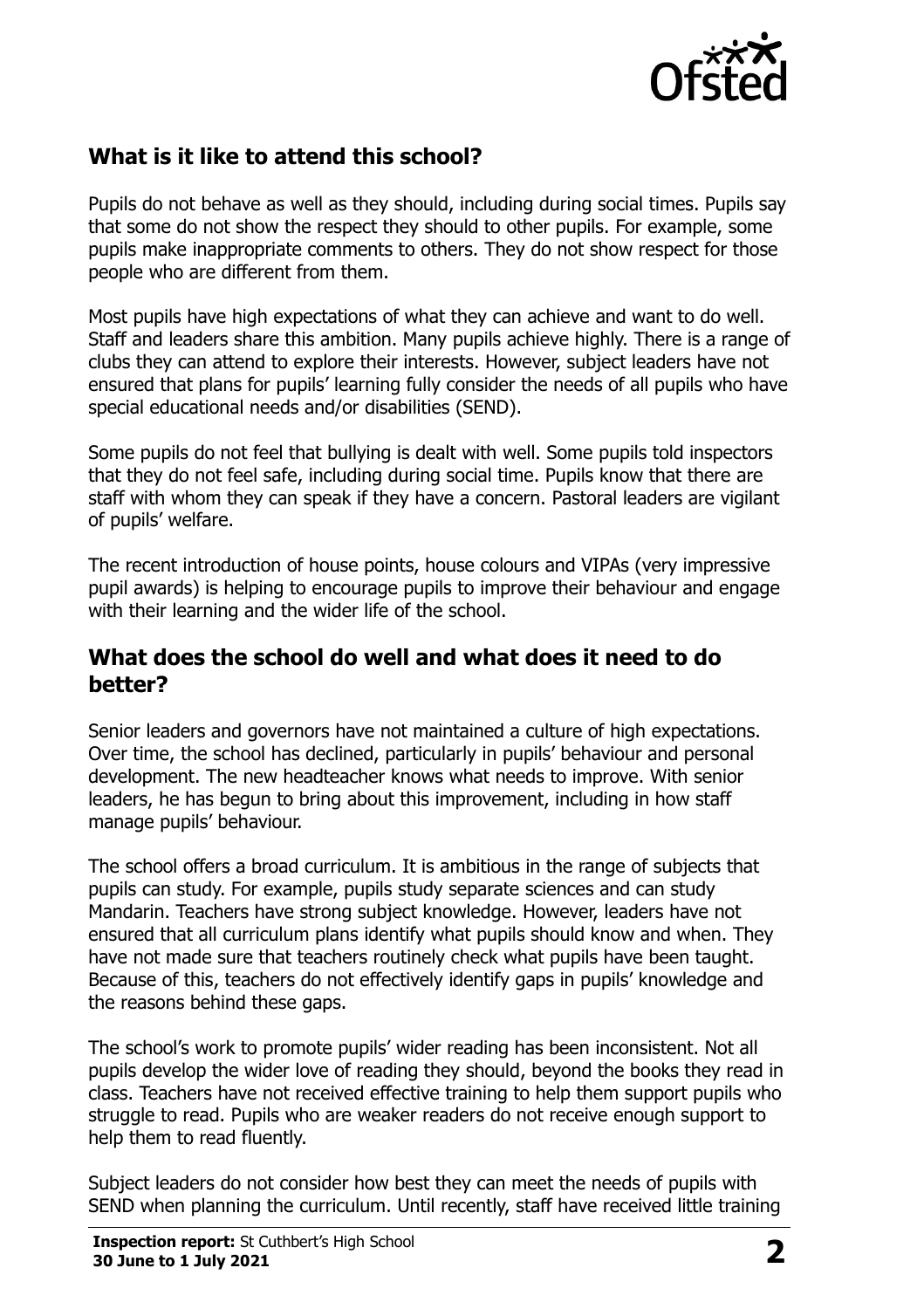

in how to support these pupils well. Leaders have begun to review the needs of all pupils with SEND. They are now providing the necessary information to staff to help them support these pupils more effectively.

Leaders have not ensured that staff manage pupils' behaviour well. This has led to a decline in behaviour. The headteacher has begun to address this. He has reviewed the school's behaviour policy with staff. Senior leaders now keep accurate behaviour records. They use these records to identify the causes of pupils' poor behaviour. When they identify any patterns, leaders act to ensure that pupils know how they should behave. This is beginning to bring about an improvement in behaviour.

Not all pupils are as well prepared as they should be for life in British society. Some are not confident in their knowledge of British values. Some do not show respect for those who are different from them, including by their use of racist, sexist and homophobic language. Senior leaders now challenge any inappropriate views and comments. They do this through lessons and assemblies. For example, pupils discuss current events in form time. This allows them to hear different points of view. There are plans in place to provide a regular programme of personal, social, health and economic (PSHE) education next academic year, to help promote pupils' spiritual, moral, social and cultural development. Teachers have not been able to deliver PSHE regularly this year. This is partly due to the COVID-19 (coronavirus) pandemic.

Students in the sixth form receive effective support to help them choose appropriate courses to study. They have positive attitudes towards their learning. Students achieve well. They receive appropriate support to enable them to prepare for their next steps, and for independent living. They learn about university courses, apprenticeships, interview techniques and personal financing. Students receive opportunities to develop their leadership skills. This includes taking on positions of responsibility. Most students move on successfully to their next stage of education, training or employment.

Many members of the local governing body are new, including the chair of the governing body. They know the school's strengths and weaknesses. Governors and trust leaders are beginning to provide senior leaders with more effective support and challenge to improve the school.

## **Safeguarding**

The arrangements for safeguarding are effective.

Staff receive regular safeguarding training. They know to pass on any concerns they may have about pupils' welfare. Safeguarding leaders respond quickly to any such concerns and provide appropriate support. They engage well with outside agencies when necessary so that pupils receive the support they need. Counselling services and social workers come into school to provide support for pupils who may be experiencing social, emotional and mental health difficulties, including as a result of the COVID-19 pandemic. Leaders maintain comprehensive safeguarding records.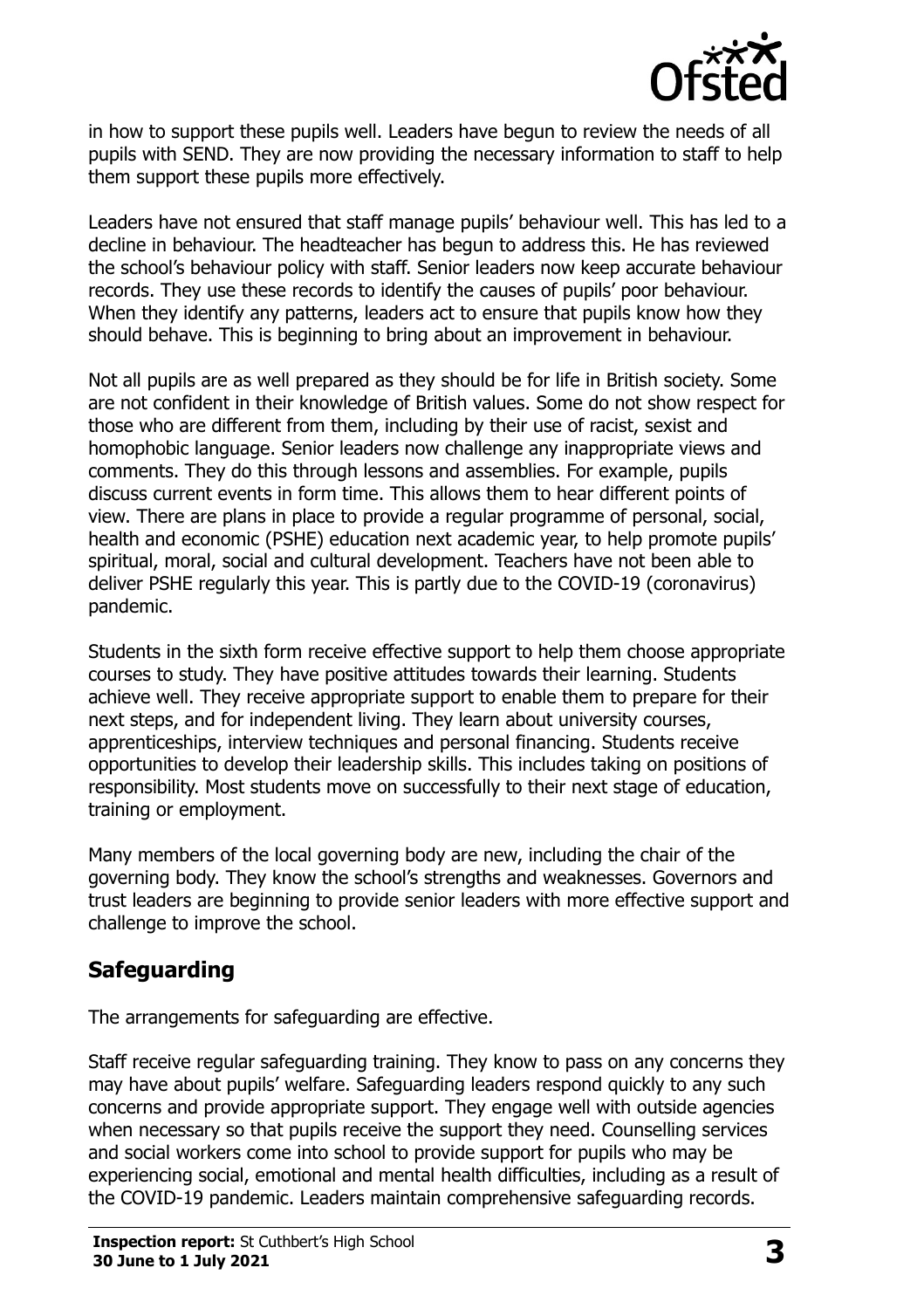

## **What does the school need to do to improve?**

#### **(Information for the school and appropriate authority)**

- Some curriculum plans do not identify what knowledge pupils should learn and when. It is not always clear in curriculum plans how pupils will build their knowledge over time. Leaders should ensure that all curriculum plans identify the essential knowledge and skills pupils should remember, so that pupils know and can do more.
- At times, teachers' use of assessment does not enable them to identify what knowledge pupils are missing and why. Consequently, teachers do not always identify the gaps in pupils' understanding before moving learning on or introducing new concepts. Leaders should ensure that the checks that teachers make on pupils' understanding enable them to identify what pupils do not know, so that they can provide pupils with the necessary support to become secure in their knowledge and understanding.
- Curriculum planning does not routinely take into account the needs of pupils with SEND. Information about these pupils' needs has not been available to teachers. This limits how effectively these pupils can access the curriculum and how well they can achieve. Leaders should ensure that plans for learning in each subject and the support from staff enable pupils with SEND to achieve their potential.
- The school's work to prioritise reading and support weaker readers is inconsistent. This limits how well those who struggle to read become fluent readers and how effectively pupils develop a love of reading. Leaders should ensure that their approach to promoting reading, including training for staff, helps weaker readers to read fluently and encourages all pupils to read often and widely.
- Leaders have not ensured that staff manage pupils' behaviour well. Staff do not always challenge poor behaviour. As a result, pupils do not behave as well as they should, including around the school site. Leaders should ensure that all staff manage pupils' behaviour in line with the school's new behaviour policy.
- Not all pupils have a good understanding of the importance of British values. Some make inappropriate comments that do not show respect for those who have different values, beliefs or opinions to them. Leaders should ensure that all pupils gain a deep understanding of the values of British society and of the need to show respectful attitudes towards others.
- Senior leaders' lack of oversight of all aspects of the school has led to a decline in the quality of education, behaviour and pupils' personal development. Senior leaders should ensure that their recent work to improve the school quickly leads to improvements.
- Until recently, those responsible for governance have not had an accurate understanding of the school's weaknesses. They have been unable to hold leaders fully to account as a result. Having now received an accurate view of the school from the headteacher, governors and trust leaders must ensure that they provide precise support and challenge to bring about further improvement.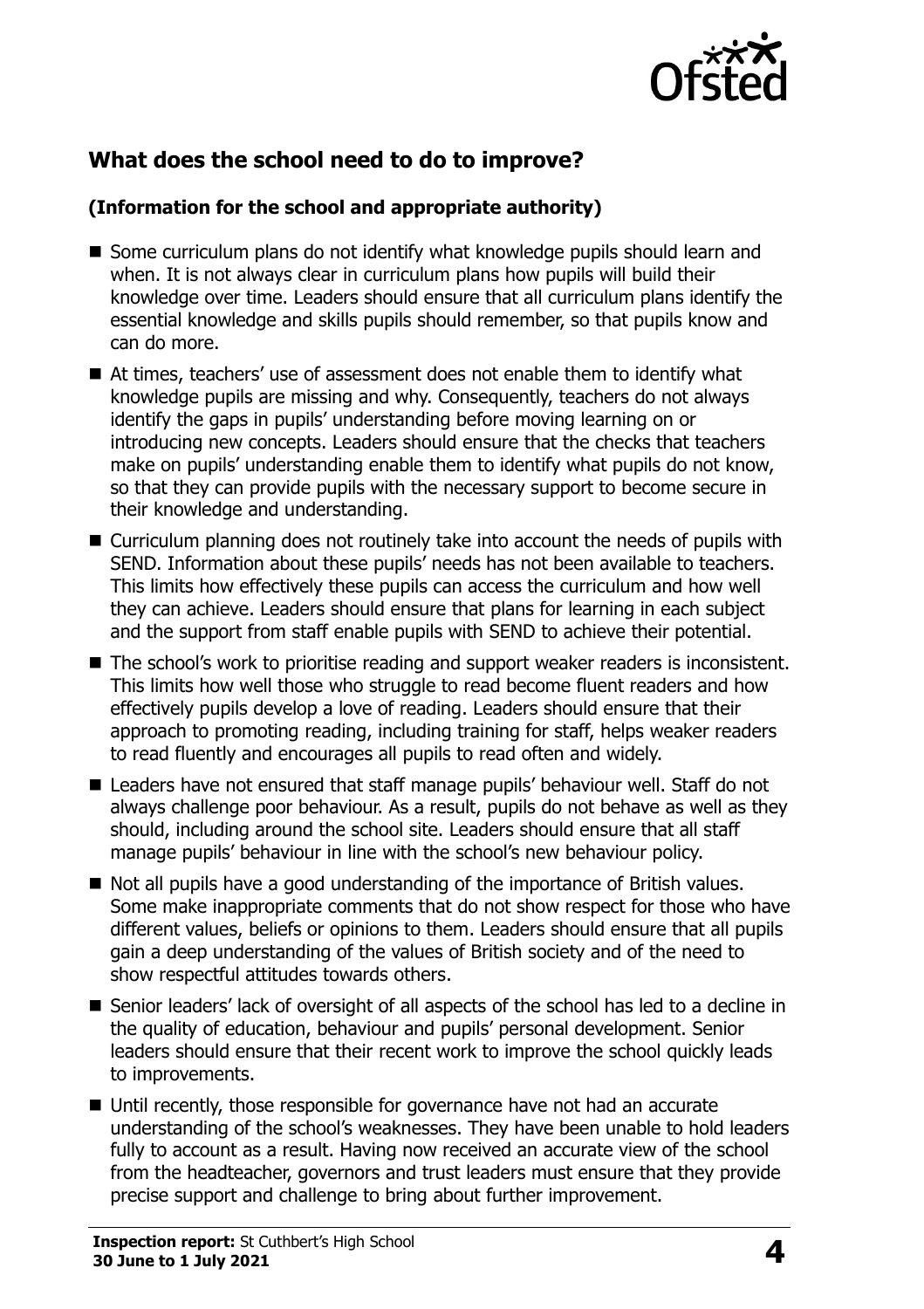

#### **How can I feed back my views?**

You can use [Ofsted Parent View](http://parentview.ofsted.gov.uk/) to give Ofsted your opinion on your child's school, or to find out what other parents and carers think. We use Ofsted Parent View information when deciding which schools to inspect, when to inspect them and as part of their inspection.

The Department for Education has further [guidance](http://www.gov.uk/complain-about-school) on how to complain about a school.

If you are the school and you are not happy with the inspection or the report, you can [complain to Ofsted.](http://www.gov.uk/complain-ofsted-report)

#### **Further information**

You can search for [published performance information](http://www.compare-school-performance.service.gov.uk/) about the school.

In the report, '[disadvantaged pupils](http://www.gov.uk/guidance/pupil-premium-information-for-schools-and-alternative-provision-settings)' refers to those pupils who attract government pupil premium funding: pupils claiming free school meals at any point in the last six years and pupils in care or who left care through adoption or another formal route.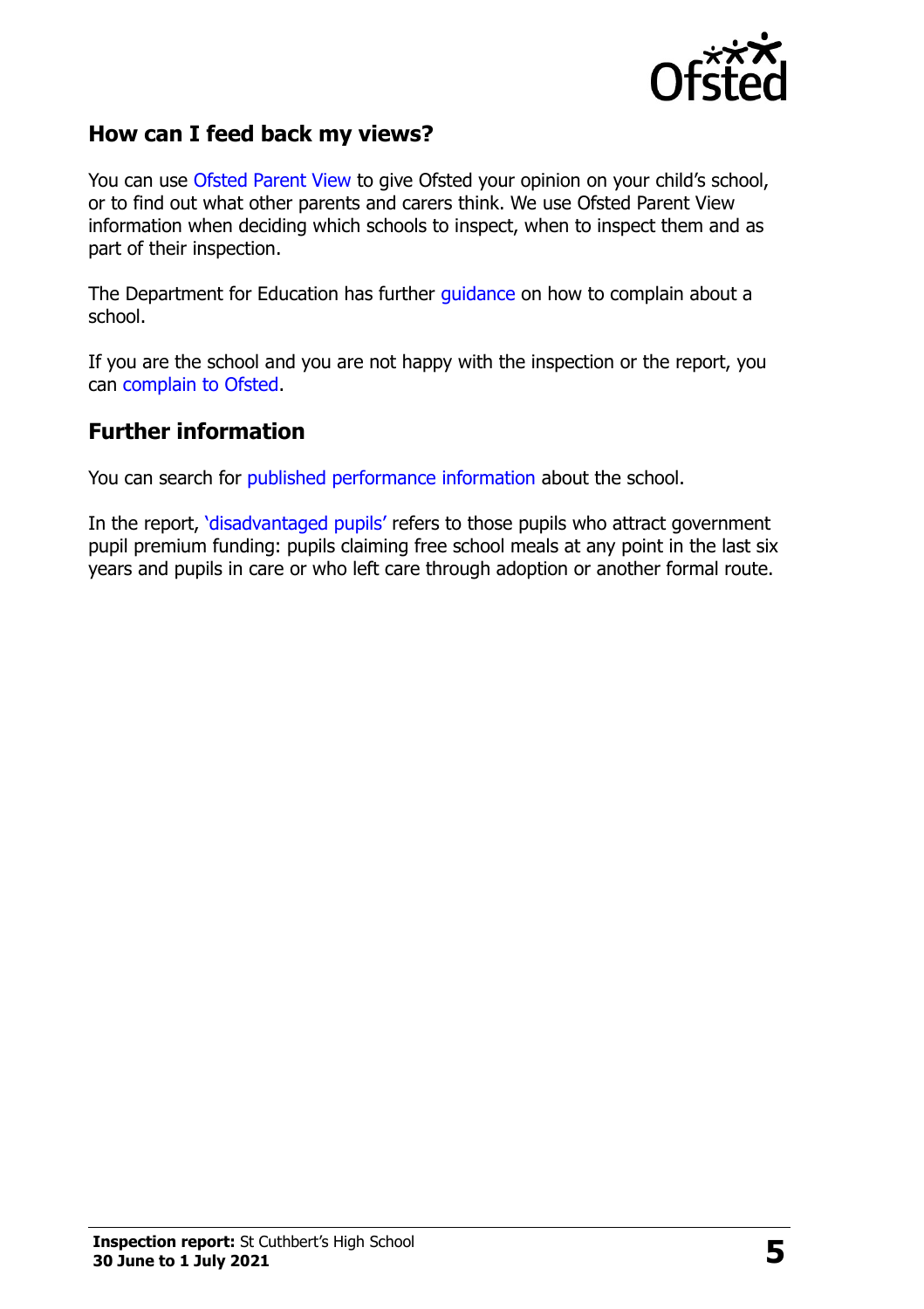

## **School details**

| Unique reference number                            | 137900                                                             |
|----------------------------------------------------|--------------------------------------------------------------------|
| <b>Local authority</b>                             | Newcastle upon Tyne                                                |
| <b>Inspection number</b>                           | 10198364                                                           |
| <b>Type of school</b>                              | Secondary comprehensive                                            |
| <b>School category</b>                             | Academy sponsor-led                                                |
| Age range of pupils                                | 11 to 18                                                           |
| <b>Gender of pupils</b>                            | <b>Boys</b>                                                        |
| <b>Gender of pupils in sixth-form</b><br>provision | <b>Boys</b>                                                        |
| Number of pupils on the school roll                | 1203                                                               |
| Of which, number on roll in the<br>sixth form      | 195                                                                |
| <b>Appropriate authority</b>                       | Board of trustees                                                  |
| <b>Chair of trust</b>                              | David Harrison                                                     |
| <b>Headteacher</b>                                 | Daniel P. Murray                                                   |
| Website                                            | www.st-cuthbertshigh.newcastle.sch.uk                              |
| <b>Dates of previous inspection</b>                | 26 and 27 April 2016, under section 8 of<br>the Education Act 2005 |

### **Information about this school**

- The school joined Bishop Bewick Catholic Education Trust on 1 December 2020.
- The headteacher took up his substantive role as headteacher in January 2021.
- $\blacksquare$  The chair of the local governing body took up his role in January 2021.
- The school makes use of one alternative education provider, Newcastle Bridges School.

### **Information about this inspection**

We carried out this inspection under section 8 of the Education Act 2005. We deemed the inspection a section 5 inspection under the same Act.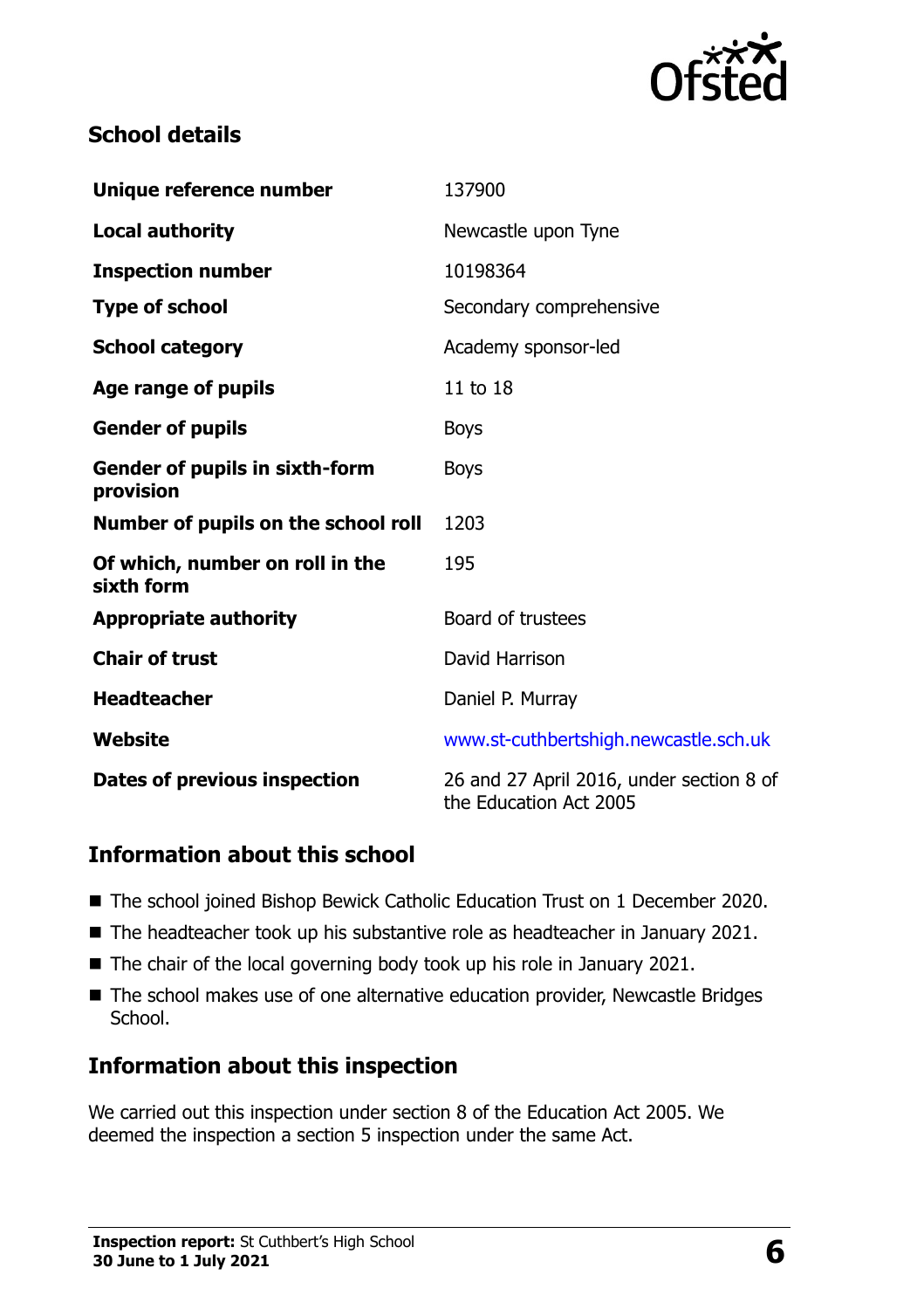

This was the first routine inspection the school received since the COVID-19 pandemic began. Inspectors discussed the impact of the pandemic with school leaders and have taken that into account in their evaluation.

- Inspectors held meetings with the headteacher, senior leaders, subject leaders and staff.
- **Inspectors looked closely at the quality of education in English, mathematics,** chemistry and French. This involved discussions with subject leaders, visiting lessons, scrutinising samples of pupils' work, speaking with teachers and meeting with pupils to talk to them about their learning. Inspectors also looked further at curriculum planning and assessment in technology, art, geography and history.
- Inspectors met with pupils, both formally and informally.
- Inspectors visited lessons and observed pupils' behaviour around the school site both before and after school, and during social times.
- The lead inspector met with the chair of the local governing body, the trust's chief executive officer and a representative of the Diocese of Hexham and Newcastle.
- An inspector spoke with a representative of the alternative education provision of which the school makes use.
- Inspectors scrutinised documents and records relating to safeguarding, selfevaluation and school improvement.
- The lead inspector checked the school's single central record and recruitment procedures.

#### **Inspection team**

| Simon Hollingsworth, lead inspector | Her Majesty's Inspector       |
|-------------------------------------|-------------------------------|
| James Duncan                        | Her Majesty's Inspector       |
| Eleanor Belfield                    | Her Majesty's Inspector       |
| Fiona Manuel                        | Her Majesty's Inspector       |
| Carl Sugden                         | Seconded Inspector of Schools |
| Matthew Vellensworth                | Her Majesty's Inspector       |